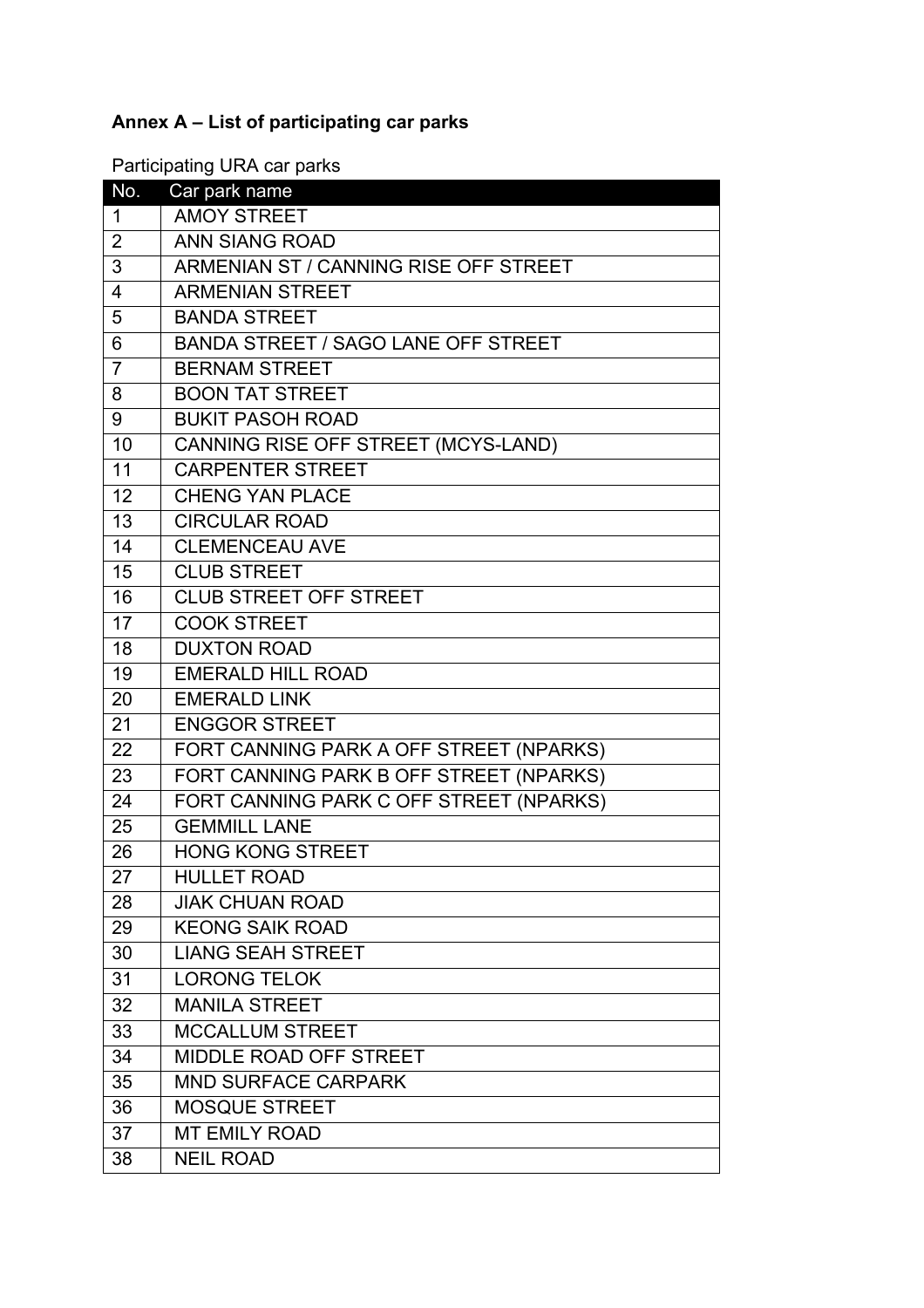| 39 | <b>NEW MARKET ROAD</b>                           |
|----|--------------------------------------------------|
| 40 | <b>NIVEN ROAD</b>                                |
| 41 | <b>NORTH CANAL ROAD</b>                          |
| 42 | <b>PALMER ROAD</b>                               |
| 43 | <b>PECK SEAH STREET</b>                          |
| 44 | <b>PENANG LANE</b>                               |
| 45 | PHILLIP STREET                                   |
| 46 | PRINSEP STREET (MIDDLE ROAD / ROCHOR CANAL)      |
| 47 | <b>PURVIS STREET</b>                             |
| 48 | <b>QUEEN STREET</b>                              |
| 49 | RAFFLES BOULEVARD COACH PARK                     |
| 50 | <b>SAUNDERS ROAD</b>                             |
| 51 | <b>SEAH STREET</b>                               |
| 52 | SERVICE ROAD BET LIANG SEAH STREET / MIDDLE ROAD |
| 53 | SERVICE ROAD OFF QUEEN ST(QUEEN / WATERLOO ST)   |
| 54 | <b>SHORT STREET</b>                              |
| 55 | <b>SOPHIA ROAD</b>                               |
| 56 | <b>STANLEY STREET</b>                            |
| 57 | <b>TAN QUEE LAN STREET</b>                       |
| 58 | <b>TANJONG PAGAR ROAD</b>                        |
| 59 | <b>TECK LIM ROAD</b>                             |
| 60 | <b>TELOK AYER STREET</b>                         |
| 61 | <b>TEMPLE STREET</b>                             |
| 62 | <b>TEO HONG ROAD</b>                             |
| 63 | TEO HONG ROAD/ NEW BRIDGE ROAD OFF STREET        |
| 64 | <b>TRAS STREET</b>                               |
| 65 | UPPER CIRCULAR ROAD                              |
| 66 | <b>UPPER HOKKIEN STREET</b>                      |
| 67 | <b>WALLICH STREET</b>                            |
| 68 | <b>WATERLOO STREET</b>                           |
| 69 | <b>WILKIE ROAD</b>                               |
| 70 | YAN KIT ROAD                                     |

Participating HDB car parks

| No.            | Car park name                  |
|----------------|--------------------------------|
|                | <b>BLK 2 BEACH ROAD</b>        |
| 2              | <b>BLK 3 BEACH ROAD</b>        |
| $\overline{3}$ | <b>BLK 7 NORTH BRIDGE ROAD</b> |
| $\overline{4}$ | BLK 18/19 JALAN SULTAN         |
| 5              | BLK 10 NORTH BRIDGE ROAD       |
| 6              | BLK 10 SELEGIE ROAD CAR PARK   |
|                | BLK 8, 9 SELEGIE ROAD CAR PARK |